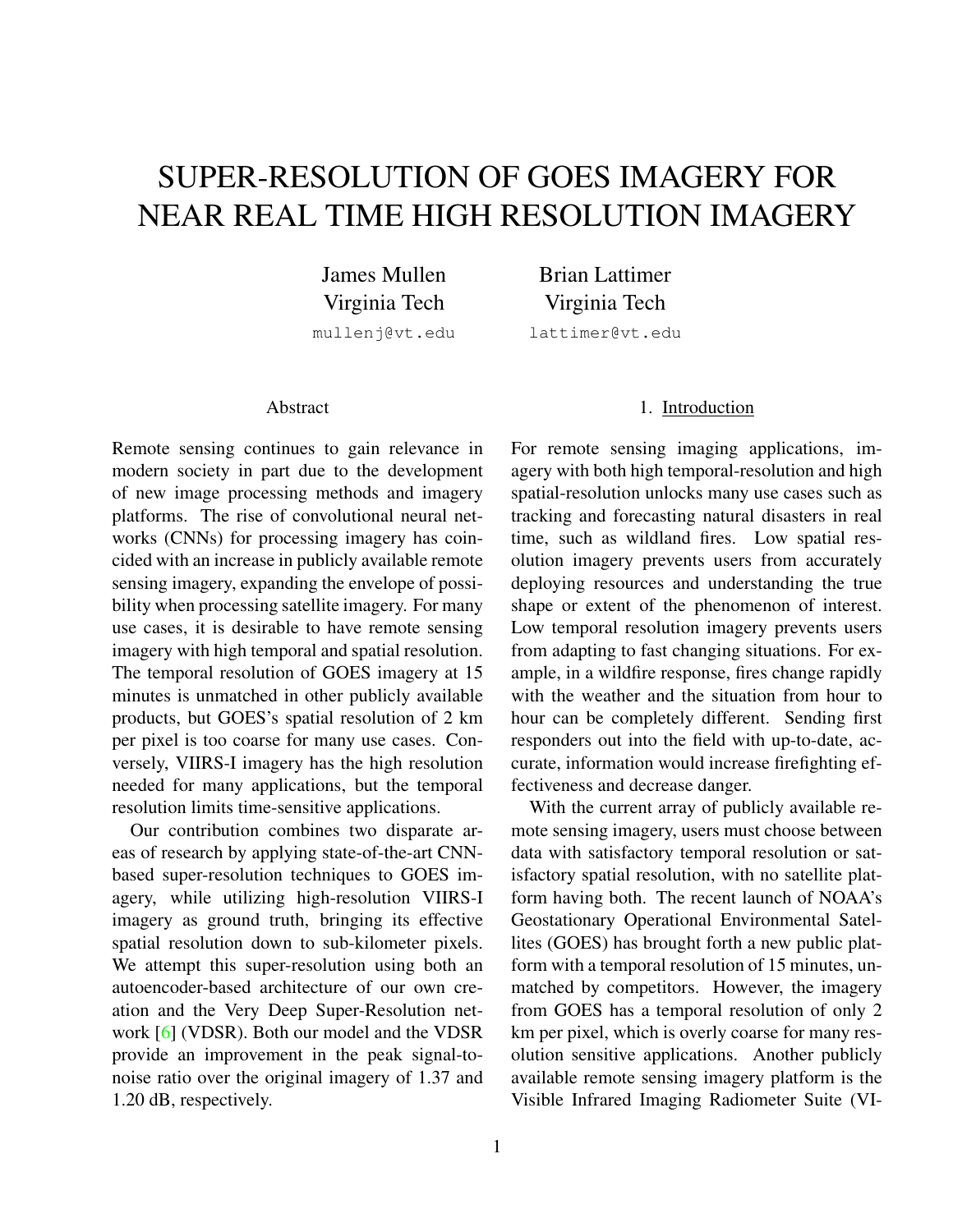<span id="page-1-0"></span>

Figure 1: An overview of our system: taking GOES-17 band 7 imagery, training a super-resolution model with VIIRS-I band 4 ground truth, to produce images more closely matching the VIIRS-I imagery spatial resolution at the high temporal resolution of GOES.

IRS) on the NOAA-20 and Suomi NPP satellites. VIIRS has superior spatial resolution at 350 m per pixel but a temporal resolution of 12 hours makes it impossible to use for time sensitive applications. A solution that combines the strengths of these two platforms is needed is for time sensitive, spatially resolved applications such as wildland fires.

Super-resolution is an image processing technique that retrieves a high spatial resolution image from a single or series of low spatial resolution images [\[23\]](#page-8-0). There are two approaches typically utilized to ascertain the high-resolution information: i) produce new pixel values by estimating them from the local area on the image or ii) through a learned model such as a neural network. Convolutional neural networks (CNNs) have made breakthroughs in many image processing tasks, including super-resolution (SR). This is an active area of research in the computer vision community  $[6, 7, 17, 19, 20]$  $[6, 7, 17, 19, 20]$  $[6, 7, 17, 19, 20]$  $[6, 7, 17, 19, 20]$  $[6, 7, 17, 19, 20]$  $[6, 7, 17, 19, 20]$  $[6, 7, 17, 19, 20]$  $[6, 7, 17, 19, 20]$  $[6, 7, 17, 19, 20]$ . Some of these works have proven successful in recovering the high-resolution information.

While many of these neural networks are trained on images or videos taken by people, there is a growing body of research attempting to apply these state-of-the-art SR techniques to satellite imagery [\[1,](#page-7-4) [8,](#page-7-5) [9,](#page-7-6) [10\]](#page-7-7). Research has shown that performing a super resolution on satellite imagery can improve its results in an object detection or

segmentation task [\[16\]](#page-7-8). Super-resolving an image by a factor of 4 would require 15 new pixels be generated per pixel, effectively quartering the ground sampling distance. For example, if the original resolution was 100 meters per pixel, the super-resolved image would have a resolution of 25 meters per pixel. This additional detail could help analysts or detection algorithms better under-stand a scene and its semantic makeup [\[22\]](#page-8-2).

The impacts of effective super-resolution of overhead imagery would be significant. Numerous remote sensing applications would materially benefit from this technology including natural disaster response, automatic target recognition, crop and deforestation monitoring, and reconnaissance. These methods can also be applied to many imagery modalities including electro-optical, infrared, and hyperspectral.

Most super-resolution research focuses on first down sampling an image to be used as a model input and using the original image as truth. In this work, we have instead investigated the possibility of utilizing a low-resolution satellite image as an input and a high-resolution satellite image of the same area at the same time as the ground truth. Specifically, we utilized the 7th band of the GOES-17 satellite as an input and the 4th band of the VIIRS-I imaging platform as ground truth in our supervised training regime. In theory, this will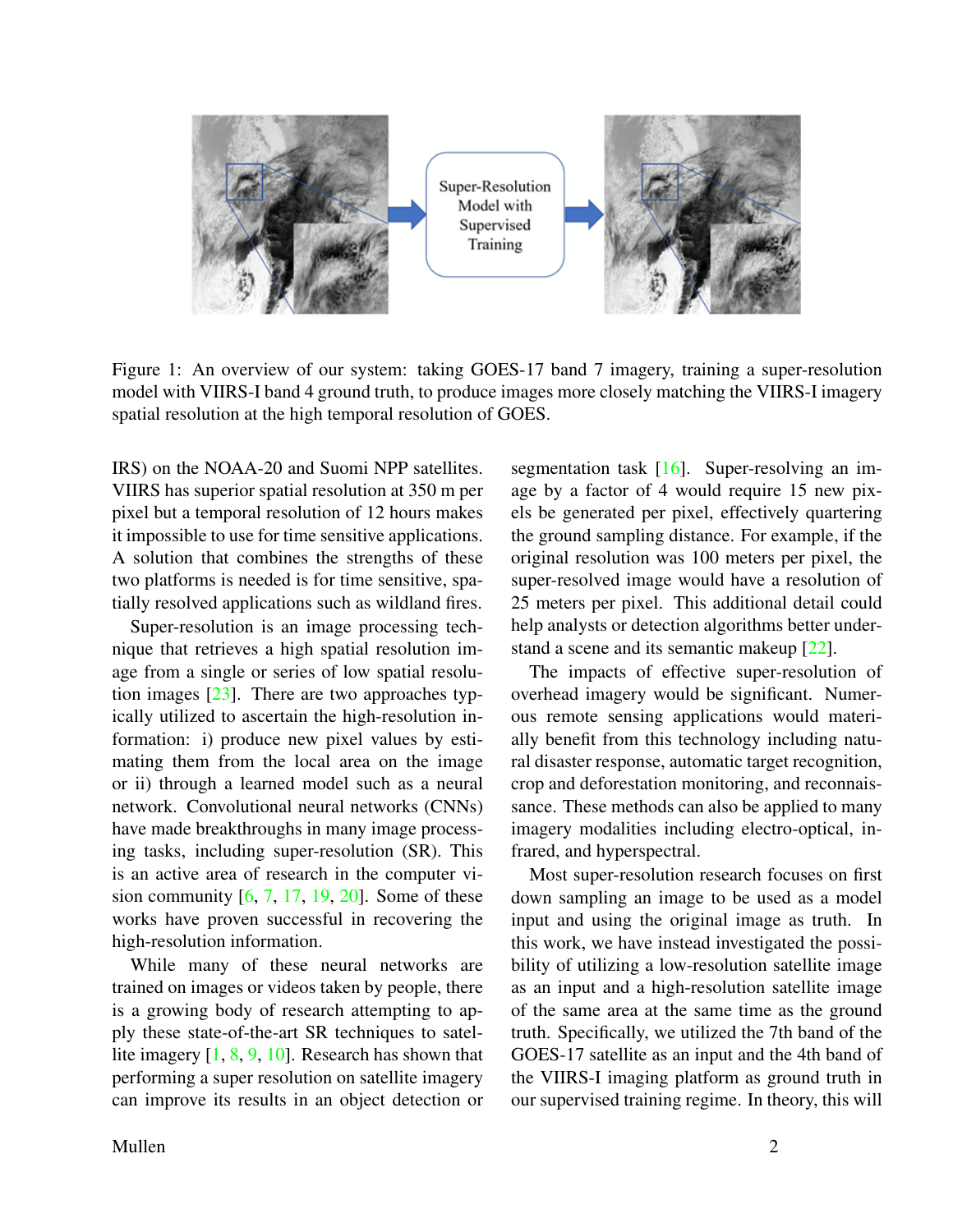<span id="page-2-0"></span>allow us to get super-resolved, high spatial resolution GOES images at high temporal frequency for use in time sensitive applications. Figure 1 shows an example of the flow of our system.

## 1.1. Contributions

In this paper, we describe the integration of superresolution models with overhead imagery from two different satellite imagery platforms. Our main contributions can be summarized as follows:

- Investigated the application of existing stateof-the-art super-resolution models to overhead imagery of two publicly available platforms, one with a high temporal resolution and low spatial resolution, and one with a low temporal resolution and high spatial resolution, using one as an input and one as training truth.
- Proposed a network architecture based upon the autoencoder or fully convolutional network for this task.
- Evaluated several factors in the superresolution process to understand the limits of the applications of these techniques on satellite imagery from two disparate imagery platforms.

## 2. Methods

The methods utilized for data collection and processing and setting up our neural network architectures are outlined below.

## 2.1. Data Collection and Processing

There are several public overhead imagery datasets including *SpaceNet Challenge* [\[15\]](#page-7-9), the *IARPA Multi-View Stereo Satellite Challenge* [\[2\]](#page-7-10), the Vehicle Detection in Aerial Imagery dataset (*VEDAI*) [\[14\]](#page-7-11), and the Overhead Imagery Research Dataset (*OIRDS*) [\[18\]](#page-7-12). None of these included the data required for our investigation,

namely images of the same place and time from two imagery platforms of differing spatial resolution, requiring us to create our own dataset. Our dataset consists of VIIRS-I imagery and GOES-17 imagery. Specifically, we focused on the 4th VI-IRS imagery band which operates at a wavelength from 3.550 - 3.930 µm and the 7th GOES-17 band which operates at a wavelength from  $3.80 - 3.99$ µm. In theory, this should make the images similar and increases the likelihood of success in training our model.

As the GOES 17 data covers the western portion of the United States, we started by retrieving VIIRS-I granules that intersect the western continental United States using the NASA VIIRS Atmosphere SIPS API [\[12\]](#page-7-13) . These files were then downloaded before using the timestamp associated with each file to find the most closely connected GOES-17 imagery. As GOES-17 imagery is produced every 15 minutes, as opposed to every 12 hours for VIIRS, the maximum differential in time for each image pair is 7.5 minutes. The corresponding GOES 17 images were then downloaded from the AWS S3 server using the *rclone* program [\[3\]](#page-7-14). After collecting the raw data files for each satellite, we preprocessed them to be in the same orientation and orthorectified. We utilized the *SatPy* python package to complete this; opening each file as a "Scene" and resampling the GOES image onto the location of the VIIRS image. This injected some amount of noise into our dataset as the *SatPy* resample process is not flawless. With our data preprocessed, we had to break each paired image into reasonably sized image chips for our model. Using a sliding window technique, we produced 128, 128-pixel image chips (using a step size of 128). This left us with 2,118,371 total image pairs for training our model. We split these images into a training set of 80% of the images and a testing set of 20% of the images.

Figure 2 shows a sampling of our created dataset with some failure modes. The leftmost image pair is a good example of most of the images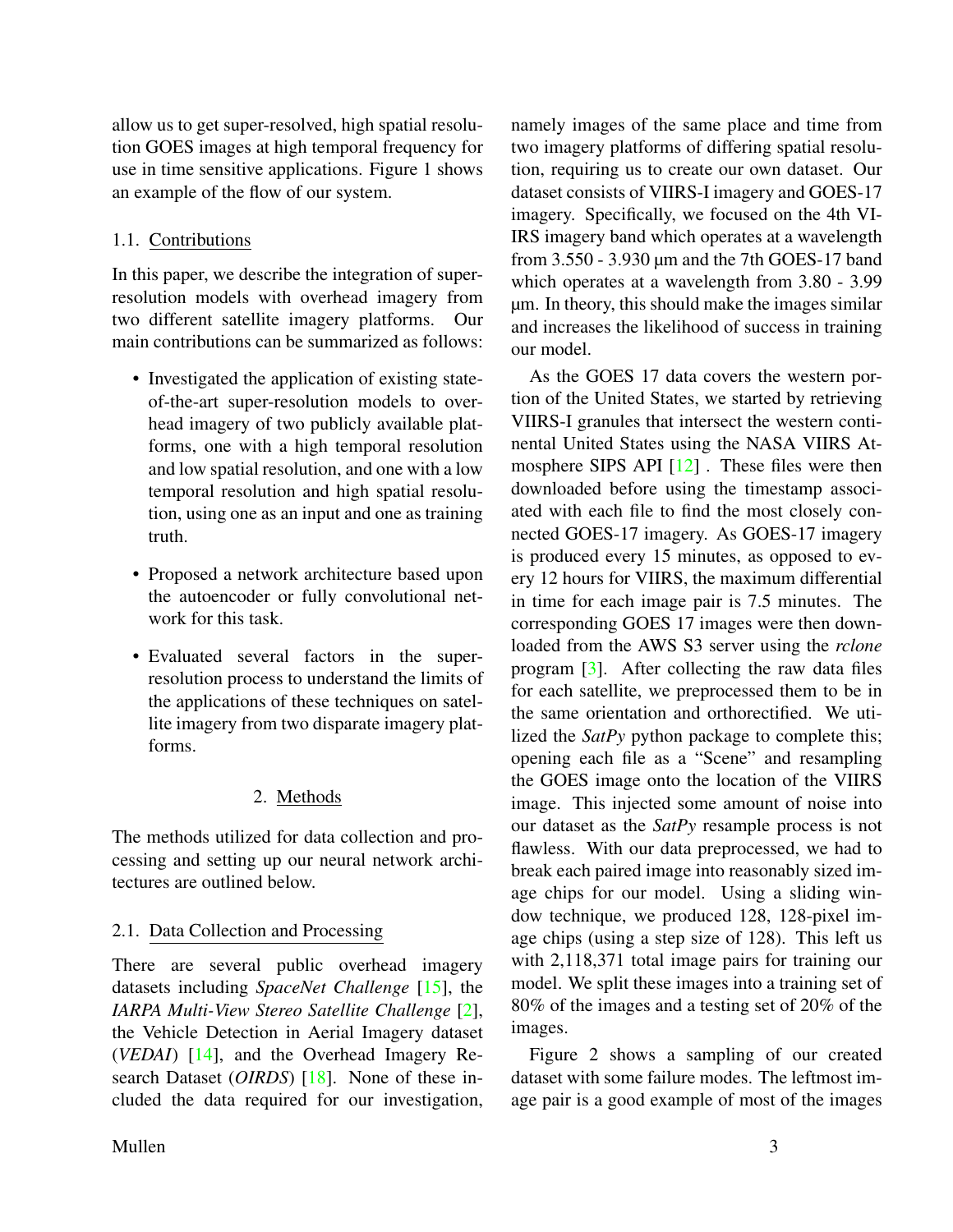<span id="page-3-0"></span>in our dataset. As can be seen, the GOES-17 image is much lower resolution than the VIIRS-I image. In the middle of the GOES-17 image, you can see the artifacts that *SatPy* leaves on some images when resampling through the horizontal lines in the middle of the image and duplicated, not smooth graphics. This could have a negative effect on the training and results of our model. The third image pair shows a significant failure in our dataset where some image chips seem to have wildly different information encoded in them. We believe this is likely caused by subtle differences in the imagery platforms and the band operating wavelengths. This is not very common in the dataset but could be injected enough to confuse our models during training or lower our evaluation metrics.



Figure 2: Three sample sets of GOES-17 to VIIRS-I image training pairs after preprocessing.

#### 2.2. Network Architectures

As we are primarily evaluating the efficacy of super-resolving remote sensing imagery from one platform onto another platform, the models utilized were strongly influenced by the literature. The first model utilized borrowed heavily from autoencoder techniques. Autoencoders are known to learn a representation of a set of data very effectively, mainly by training a network to ignore signal noise [\[4,](#page-7-15) [5,](#page-7-16) [11,](#page-7-17) [13\]](#page-7-18). Autoencoders consist of a reduction side, or encoder, and a reconstruction side, or decoder. In theory these two portions of the network will work together to effectively dis-

The encoder portion of our model consisted of five two-dimensional convolution layers with kernel size of three and a padding of one. Following each convolutional layer was a ReLu activation and after the second and fourth convolutions, a max pool. For the decoder, the network architecture had two blocks of one transpose convolution, and two normal convolutions, all with a kernel size of 3. After each of these blocks was a final convolutional layer. Again, ReLu activation was utilized after each convolutional layer. A graphic of this architecture and its implementation data flow can be seen in Figure 3. This model was trained with a mean squared error loss comparing the decoder output to the high-resolution VIIRS-I imagery. A learning rate of 1.0x10-4 and a batch size of 32 images was utilized over five epochs with the Adam optimizer.

In addition to the custom autoencoder implementation utilized, we also trained and tested a commonly used method in super-resolution literature, the Very Deep Super Resolution network, or VDSR. VDSR is a single image super-resolution (SISR) network originally proposed by Kim et al. in 2016 [\[6\]](#page-7-0). Its main contribution was increasing the depth of a network and finding a significant improvement in accuracy. VDSR is a commonly used baseline in the literature due to its ubiquity and large jump in performance versus earlier models [\[17\]](#page-7-2).

Our VDSR model was trained using MSE loss and a learning rate of 0.1 with a standard gradient descent optimizer. The details of the implementation were taken from the original paper and a Pytorch implementation found at  $\boxed{21}$ . Small modifications to the model needed to be added as the resolution change was not a clean 4x increase between 2 km pixels and 350 m pixels. The same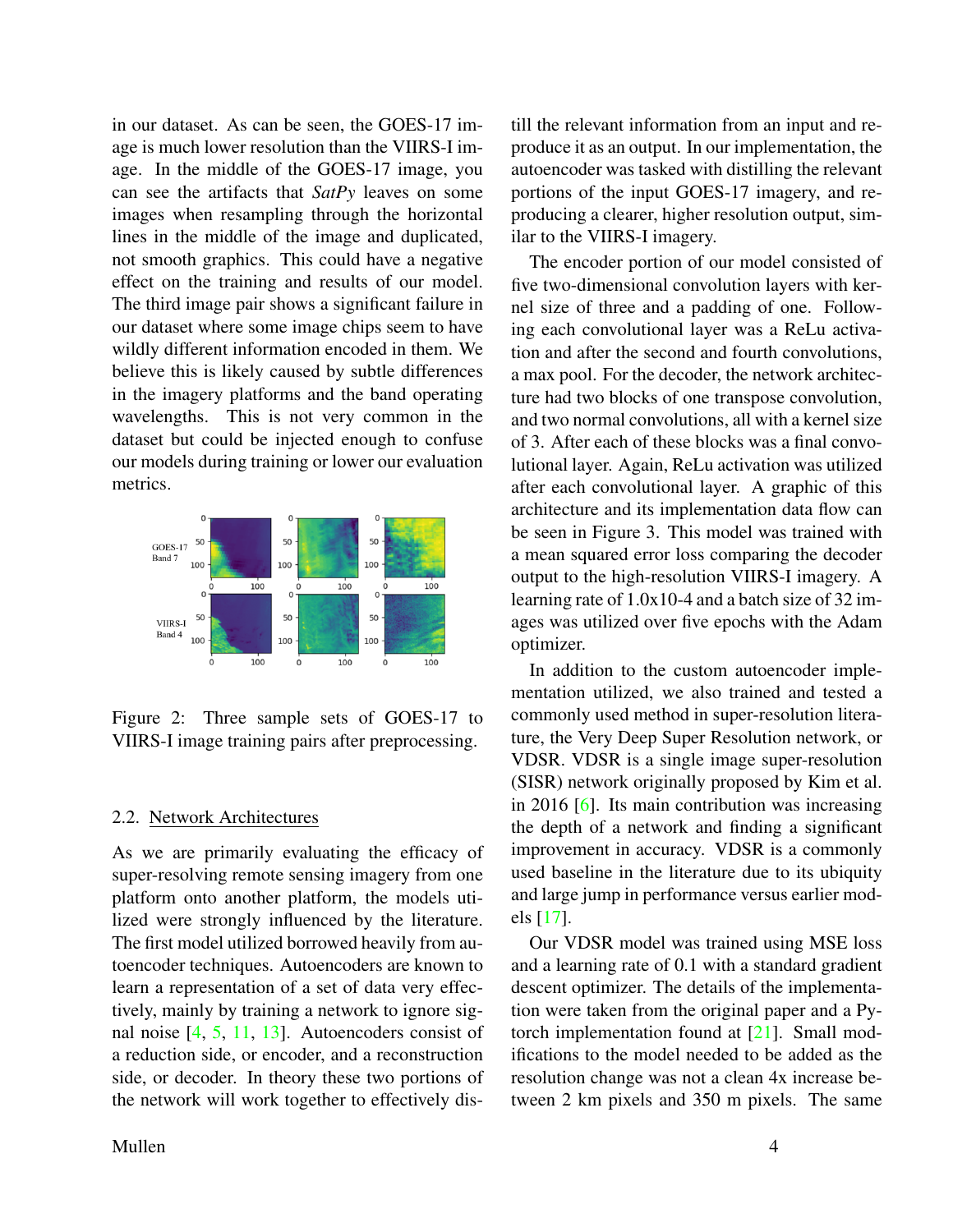

Figure 3: Overview of autoencoder architecture and the data flow through the model. The output is trained against the VIIRS-I ground truth while utilizing the GOES-17 input. In theory, the encoder should distill information important to the reconstruction of high resolution VIIRS imagery from the GOES input.



Figure 4: The VDSR network architecture from [1]. We utilized the VDSR due to its standing in the literature as a standard state-of-the-art model in super-resolution.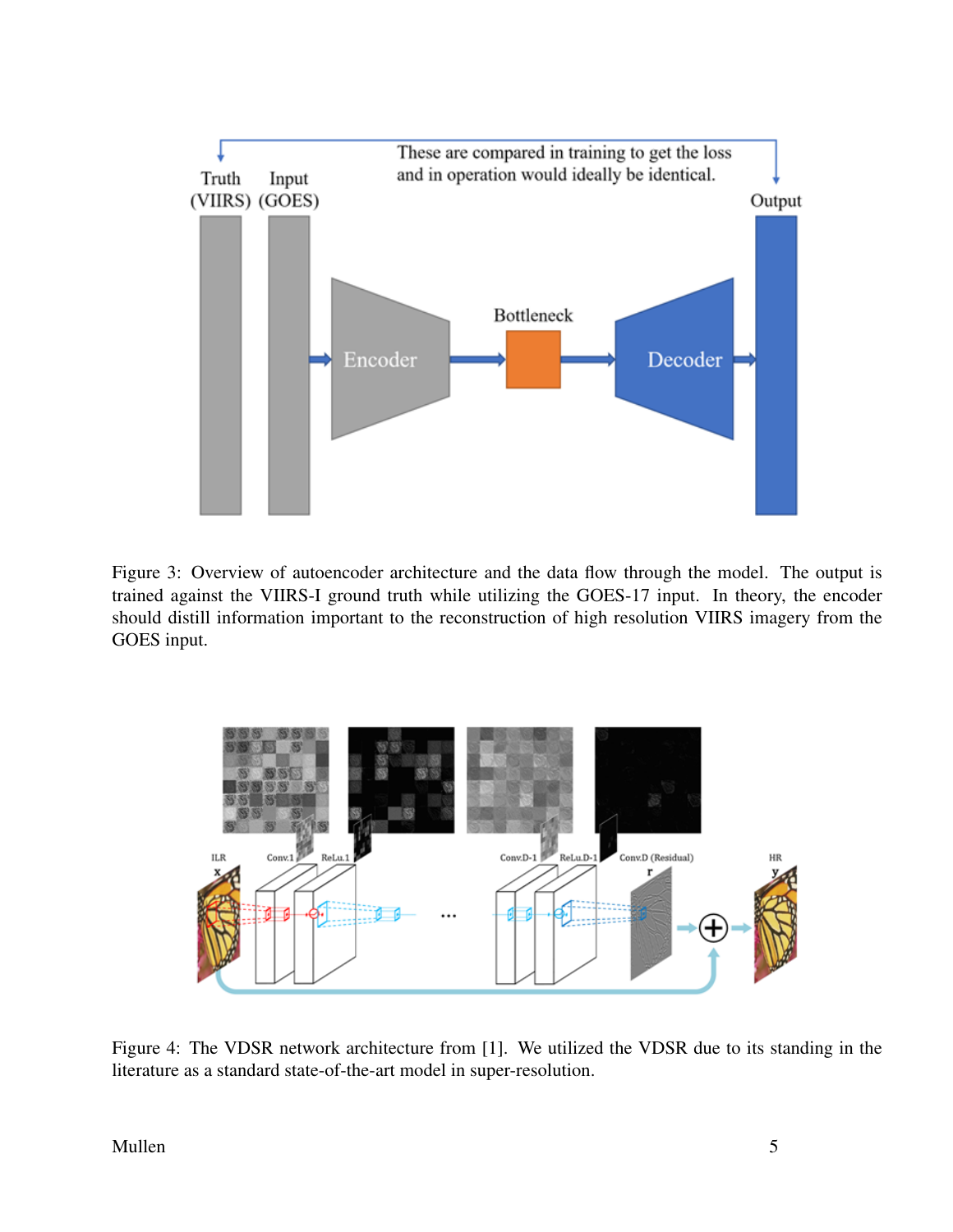<span id="page-5-0"></span>testing and validation sets were utilized for both networks.

## 3. Results

After conducting our experiments as described in the previous sections, results are reported using PSNR on the validation set of image chips. Table 1 summarizes a comparison of our two approaches on the data with the PSNR of the original low resolution GOES images, utilizing the VIIRS-I images as the target. The comparison between the GOES input image and the VIIRS-I reference image is referred to as *Unresolved* while our autoencoder based method is referred to as *RS-AE*, remote sensing autoencoder, and the Very Deep Super Resolution Network [\[6\]](#page-7-0) is referred to as *VDSR*.

| Algorithm   | Quality (dBs vs. VIIRS-I Imagery) |
|-------------|-----------------------------------|
| Unresolved  | 70.73                             |
| <b>VDSR</b> | 72.04                             |
| RS-AE       | 72.11                             |

Table 1: Comparison between no superresolution, the state-of-the-art VDSR network, and our autoencoder network for our task of super-resolving low-resolution GOES-17 Imagery to high-resolution VIIRS-I Imagery.

In addition to PSNR as a quantitative metric, we also collected a set of qualitative images for reference. In Figure 5, we show the results of both of our models against the input GOES imagery and the goal VIIRS imagery.

## 4. Discussion

With many remote sensing applications for high resolution, high frequency imagery, our goal is to explore the possibility of creating this imagery through super-resolving imagery from the high frequency but low-resolution GOES-17 platform. We have designed a system to leverage existing

super-resolution approaches and high-resolution but low frequency VIIRS-I imagery to produce the desired high frequency, high-resolution imagery.

With our results, we have shown that this type of super-resolution has its own unique challenges with the methods used to pre-process the imagery, differences in the imaging platforms themselves, and misaligned spectral ranges of the imagery. This can be seen clearly in Figure 5, where the color of the GOES-17 imagery is different than that in the VIIRS-I despite showing the same overarching features. Specifically, in the second image from the left, you can see the dark blues and bright yellows are more pronounced in the GOES imagery than for the same features in the VIIRS-I imagery. It is difficult to filter many of these issues out of the training set as there is no known tools to convert the imagery of each platform to be closer to the other and prevent the creation of added noise in the image preprocessing stage.

Comparing the results shown in Table 1 of the two super-resolution architectures explored with the unresolved imagery, we can see that out methods represent a significant improvement of over 1.3 dBs in the PNSR metric. Additionally, our custom AutoEncoder based architecture produced marginally improved results, 0.07 dBs, relative to the VDSR network. This is likely due to the autoencoder structure being better suited to the unique nature of our super-resolution task. For the autoencoder architecture, no improvement was observed by altering the activation functions, adding or removing convolutions, or adding more dense blocks.

Our qualitative results in Figure 5 show that both of our models seemed to approach the problem in a similar way, softening the edges of the coarse GOES-17 image input and trying to convert the imagery to be more like the VIIRS-I imagery in terms of the measured intensity represented by color. This can especially be seen in the right-most image in Figure 5 where the VDSR and AutoEncoder both decrease the intensity of the bright yellow part of the GOES-17 image signifying that it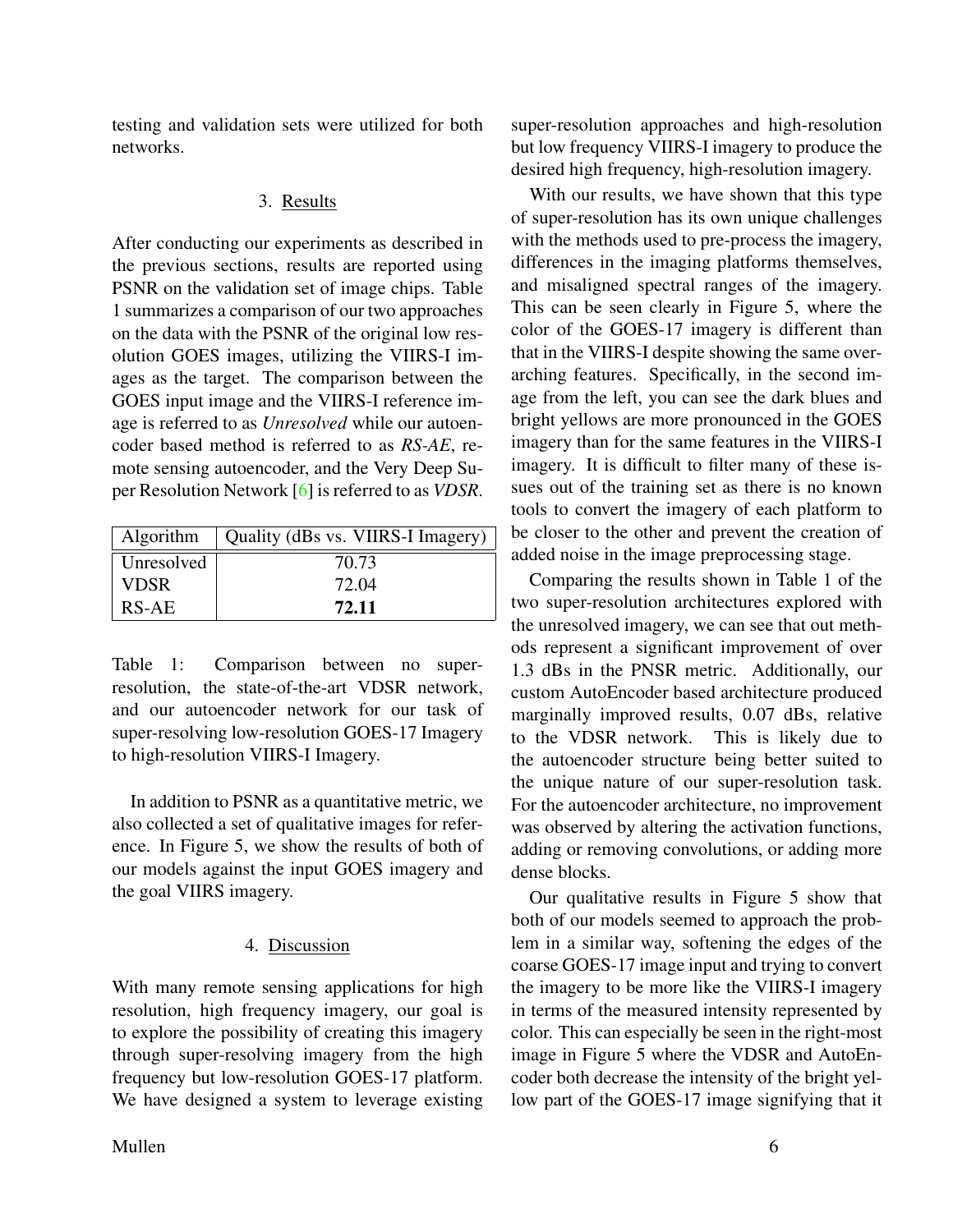

Figure 5: Qualitative results on our unique GOES-17 to VIIRS-I Dataset with our AutoEncoder network and the state-of-the-art VDSR network.

has learned that the VIIRS-I images typically have a lower intensity.

While our results are an improvement on the original GOES-17 imagery, the models were unable to recover detail that would be important in object recognition tasks. This likely decreases our methods efficacy for real-world use cases that require such data. Despite this, we feel that these results reveal the potential of these methods and we are encouraged that the network can recover some details and improve upon the input images provided. As we enter a period where remote sensing is increasing in prevalence alongside the maturation of super-resolution computer vision methods, we believe that there is clear challenge in optimizing both super-resolution and image preprocessing methods to produce higher quality data for users.

## 5. Conclusion

Remote sensing is one of many fields that can leverage recent advances in super-resolution pow-

ered by deep learning. In this exploratory work, we developed a unique dataset to approach the super-resolution problem utilizing multiple satellite imagery platforms, trained multiple superresolution models on this unique training scenario, and evaluated their successes on this problem.

Our results have shown that current methods can produce an improvement on original GOES-17 input images, when trained using VIIRS-I imagery as the ground truth image, of over 1.3 dBs in the PSNR metric. However, these improvements might not be significant enough to power many of the intended use cases that require high-resolution, high frequency remote sensing imagery.

We have also shown that current methods for preprocessing remote sensing imagery do not meet the needs of current state-of-the-art superresolution models when using different imagery platforms as the input and expected truth. New methods need to be created that inject less noise or artifacts and compensate between differences in the original sensors the images were taken on.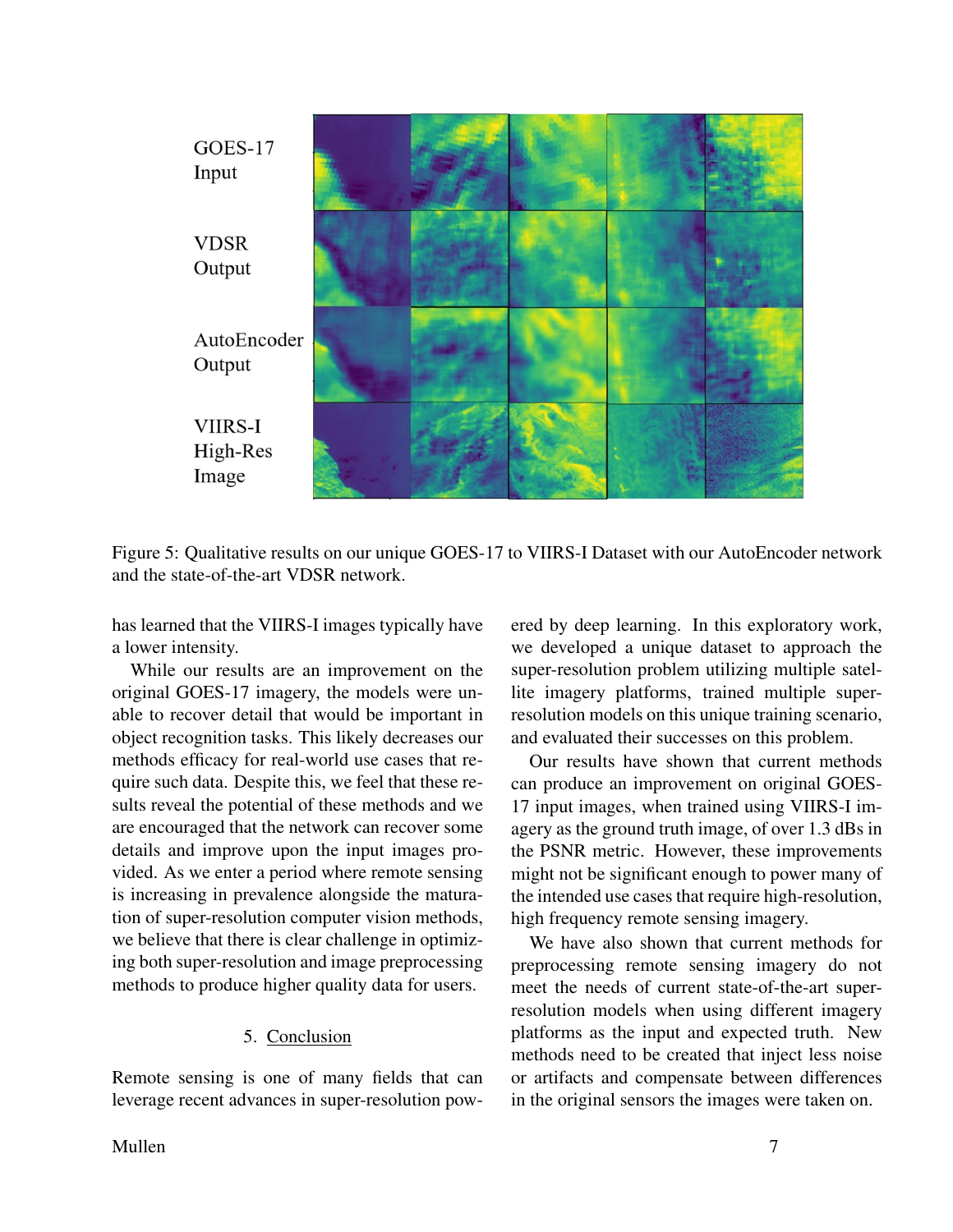#### References

- <span id="page-7-4"></span>[1] M. Bosch, C. M. Gifford, and P. A. Rodriguez. Super-resolution for overhead imagery using densenets and adversarial learning. In *2018 IEEE Winter Conference on Applications of Computer Vision (WACV)*, pages 1414–1422. IEEE, 2018. [2](#page-1-0)
- <span id="page-7-10"></span>[2] M. Bosch, Z. Kurtz, S. Hagstrom, and M. Brown. A multiple view stereo benchmark for satellite imagery. In *2016 IEEE Applied Imagery Pattern Recognition Workshop (AIPR)*, pages 1–9, 2016. [3](#page-2-0)
- <span id="page-7-15"></span><span id="page-7-14"></span>[3] N. Craig-Wood. [3](#page-2-0)
- [4] S. Gao, Y. Zhang, K. Jia, J. Lu, and Y. Zhang. Single sample face recognition via learning deep supervised autoencoders. *IEEE transactions on information forensics and security*, 10(10):2108– 2118, 2015. [4](#page-3-0)
- <span id="page-7-16"></span>[5] K. Ghasedi Dizaji, A. Herandi, C. Deng, W. Cai, and H. Huang. Deep clustering via joint convolutional autoencoder embedding and relative entropy minimization. In *Proceedings of the IEEE international conference on computer vision*, pages 5736–5745, 2017. [4](#page-3-0)
- <span id="page-7-0"></span>[6] J. Kim, J. K. Lee, and K. M. Lee. Accurate image super-resolution using very deep convolutional networks. In *Proceedings of the IEEE conference on computer vision and pattern recognition*, pages 1646–1654, 2016. [1,](#page-0-0) [2,](#page-1-0) [4,](#page-3-0) [6](#page-5-0)
- <span id="page-7-1"></span>[7] C. Ledig, L. Theis, F. Huszár, J. Caballero, A. Cunningham, A. Acosta, A. Aitken, A. Tejani, J. Totz, Z. Wang, et al. Photo-realistic single image super-resolution using a generative adversarial network. In *Proceedings of the IEEE conference on computer vision and pattern recognition*, pages 4681–4690, 2017. [2](#page-1-0)
- <span id="page-7-5"></span>[8] S. Lei, Z. Shi, and Z. Zou. Super-resolution for remote sensing images via local–global combined network. *IEEE Geoscience and Remote Sensing Letters*, 14(8):1243–1247, 2017. [2](#page-1-0)
- <span id="page-7-6"></span>[9] Y. Li, J. Hu, X. Zhao, W. Xie, and J. Li. Hyperspectral image super-resolution using deep convolutional neural network. *Neurocomputing*, 266:29–41, 2017. [2](#page-1-0)
- <span id="page-7-7"></span>[10] Y. Luo, L. Zhou, S. Wang, and Z. Wang. Video satellite imagery super resolution via convolutional neural networks. *IEEE Geoscience and Remote Sensing Letters*, 14(12):2398–2402, 2017. [2](#page-1-0)
- <span id="page-7-17"></span>[11] A. Ng et al. Sparse autoencoder. *CS294A Lecture notes*, 72(2011):1–19, 2011. [4](#page-3-0)
- <span id="page-7-18"></span><span id="page-7-13"></span>[12] U. of Wisconsin Madison. [3](#page-2-0)
- [13] Y. Pu, Z. Gan, R. Henao, X. Yuan, C. Li, A. Stevens, and L. Carin. Variational autoencoder for deep learning of images, labels and captions. *arXiv preprint arXiv:1609.08976*, 2016. [4](#page-3-0)
- <span id="page-7-11"></span>[14] S. Razakarivony and F. Jurie. Vehicle detection in aerial imagery : A small target detection benchmark. *Journal of Visual Communication and Image Representation*, 34:187–203, 2016. [3](#page-2-0)
- <span id="page-7-9"></span>[15] J. Shermeyer, D. Hogan, J. Brown, A. Van Etten, N. Weir, F. Pacifici, R. Hansch, A. Bastidas, S. Soenen, T. Bacastow, and R. Lewis. Spacenet 6: Multi-sensor all weather mapping dataset. In *Proceedings of the IEEE/CVF Conference on Computer Vision and Pattern Recognition (CVPR) Workshops*, June 2020. [3](#page-2-0)
- <span id="page-7-8"></span>[16] J. Shermeyer and A. Van Etten. The effects of super-resolution on object detection performance in satellite imagery. In *Proceedings of the IEEE/CVF Conference on Computer Vision and Pattern Recognition Workshops*, pages 0–0, 2019. [2](#page-1-0)
- <span id="page-7-2"></span>[17] Y. Tai, J. Yang, and X. Liu. Image superresolution via deep recursive residual network. In *Proceedings of the IEEE conference on computer vision and pattern recognition*, pages 3147–3155, 2017. [2,](#page-1-0) [4](#page-3-0)
- <span id="page-7-12"></span>[18] F. Tanner, B. Colder, C. Pullen, D. Heagy, M. Eppolito, V. Carlan, C. Oertel, and P. Sallee. Overhead imagery research data set — an annotated data library tools to aid in the development of computer vision algorithms. In *2009 IEEE Applied Imagery Pattern Recognition Workshop (AIPR 2009)*, pages 1–8, 2009. [3](#page-2-0)
- <span id="page-7-3"></span>[19] X. Wang, K. Yu, S. Wu, J. Gu, Y. Liu, C. Dong, Y. Qiao, and C. Change Loy. Esrgan: Enhanced super-resolution generative adversarial networks. In *Proceedings of the European Conference on*